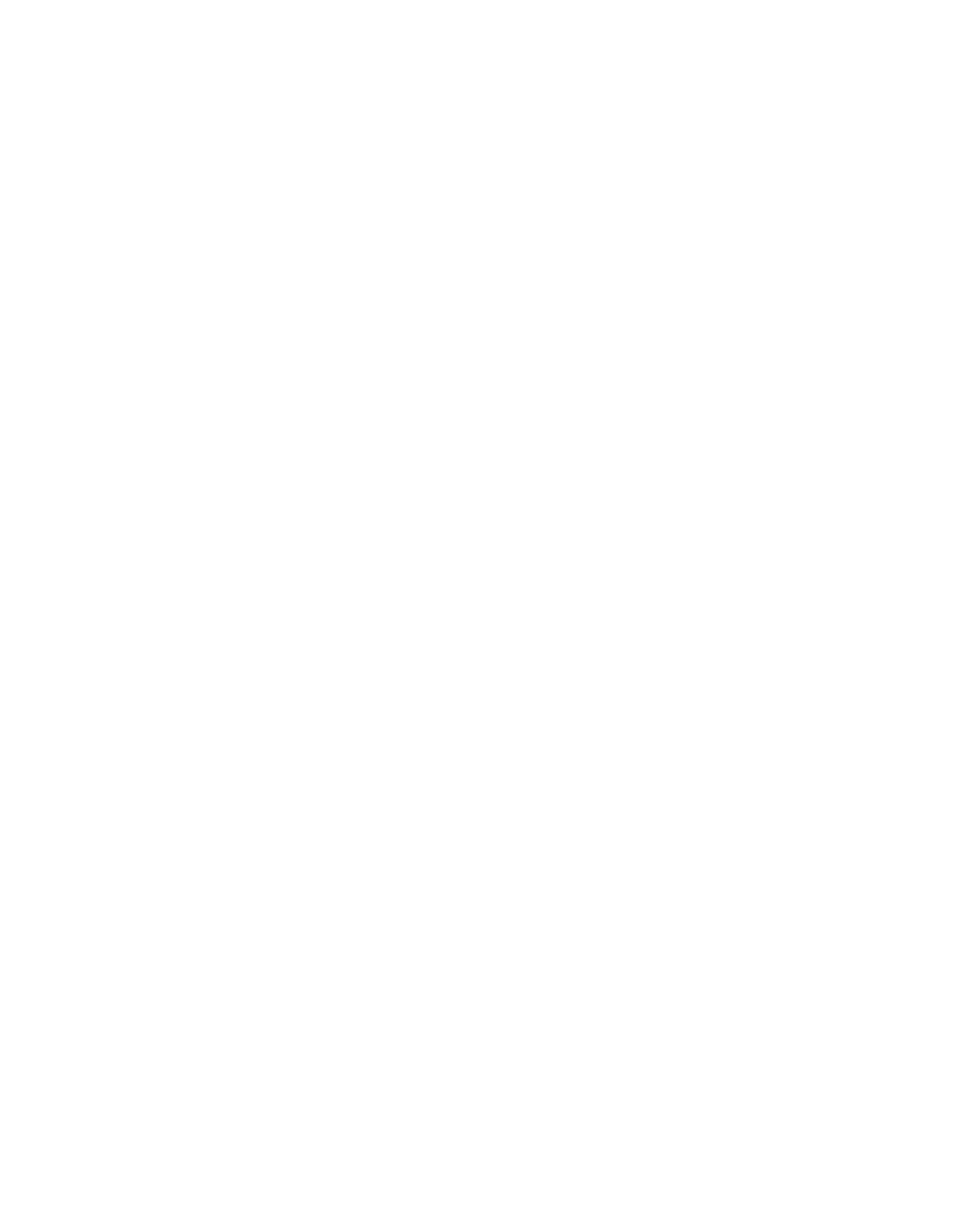## *OPENING CEREMONIES*

## CALL TO ORDER

#### PLEDGE OF ALLEGIANCE

- 1. [Public Comments.](http://clark.legistar.com/gateway.aspx?m=l&id=/matter.aspx?key=8972)
- 2. [Approval of the Agenda After Considering Requests to Add, Hold, or Delete Items. \(For possible action\)](http://clark.legistar.com/gateway.aspx?m=l&id=/matter.aspx?key=8973)
- 3. [Approval of minutes. \(For possible action\)](http://clark.legistar.com/gateway.aspx?m=l&id=/matter.aspx?key=8974)

### **ROUTINE ACTION ITEMS (4 - 30):**

These items may be considered in one hearing and in one motion. Any person who does not agree with the recommendations by staff should request that the item be removed from this portion of the agenda to be heard separately when directed by the Planning Commission. Item 29 will be forwarded to the Board of County Commissioners' meeting for final action on 06/08/22 at 9:00 a.m., unless otherwise announced.

- 4. ET-22-400047 (VS-19-0245)-CHARTER FACILITY SUPPORT FOUNDATION LLC: [VACATE AND ABANDON FIRST EXTENSION OF TIME easements of interest to Clark County](http://clark.legistar.com/gateway.aspx?m=l&id=/matter.aspx?key=8929)  located between Patrick Lane and Sobb Avenue, and between Jim Rogers Way and Tomsik Street (alignment) within Spring Valley (description on file) MN/jud/syp (For possible action)
- 5. ET-22-400062 (UC-19-0824) -ATRIUM HOLDINGS LLC: USE PERMIT FIRST EXTENSION OF TIME for long term/short term lodging. WAIVERS OF DEVELOPMENT STANDARDS for the following: 1) reduce setbacks; 2) reduce parking; 3) reduce number of loading spaces; 4) alternative landscaping; 5) nonstandard off-site improvements; and 6) alternative commercial driveway geometrics. DESIGN REVIEWS for the following: 1) a long term/short term lodging facility; and 2) alternative parking lot landscaping on 3.8 acres in an H-1 (Limited Resort and Apartment) (AE-60) Zone. [Generally located on the west side of Paradise Road, 700 feet south of Flamingo Road within Paradise.](http://clark.legistar.com/gateway.aspx?m=l&id=/matter.aspx?key=8930)  JG/sd/syp (For possible action)
- 6. UC-22-0146-CHANDLER LYNN STEVEN & NICHOLS-CHANDLER NICOLE MARIE: USE PERMIT for a communication tower. DESIGN REVIEW for a proposed communication tower and associated ground-mounted equipment on [2.1 acres in an R-E \(Rural Estates Residential\) \(RNP-I\) Zone. Generally located on the northwest corner](http://clark.legistar.com/gateway.aspx?m=l&id=/matter.aspx?key=8931)  of Campbell Road and Washburn Road within Lone Mountain. RM/sd/syp (For possible action)
- 7. UC-22-0207-LDR PARTNERS: USE PERMIT to reduce the separation of a proposed supper club in conjunction with an existing [restaurant on a portion of 8.0 acres in a C-2 \(General Commercial\) Zone. Generally located on the north](http://clark.legistar.com/gateway.aspx?m=l&id=/matter.aspx?key=8932)  side of Blue Diamond Road and the west side of Decatur Boulevard within Enterprise. JJ/jor/syp (For possible action)
- 8. UC-22-0209-USA:

[USE PERMITS for the following: 1\) public utility structures \(a 69 kV overhead transmission line\) with](http://clark.legistar.com/gateway.aspx?m=l&id=/matter.aspx?key=8933)  associated equipment; and 2) increased height for public utility structures.

DESIGN REVIEW for proposed public utility structures (a 69 kV overhead transmission line) with associated equipment in an R-U (Rural Open Land) Zone. Generally located on the east and west sides of Meadow Valley Road, 2,600 feet north of State Route 168 within Northeast County Planning Area. MK/rk/jo (For possible action)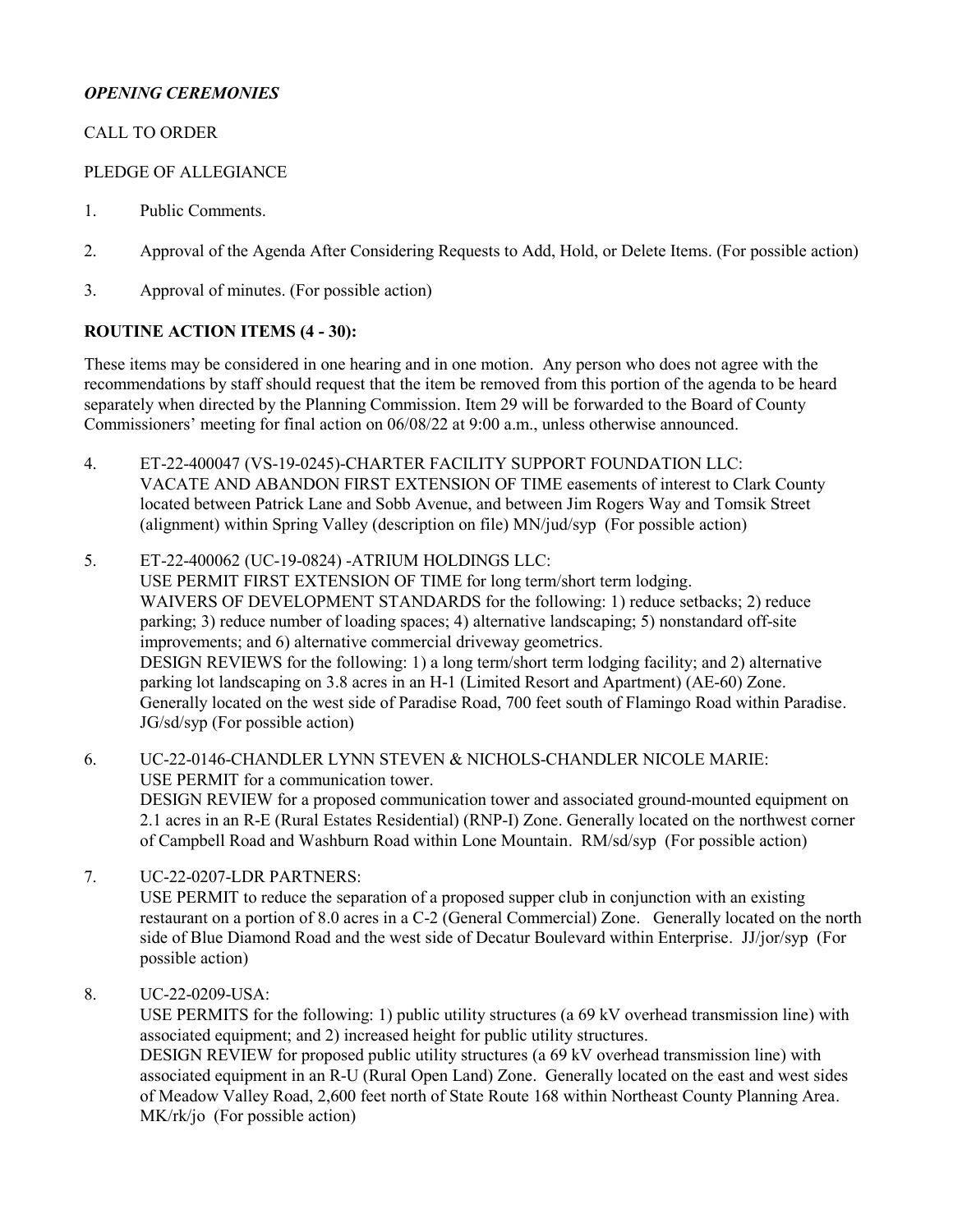#### 9. UC-22-0214-HARSCH INVESTMENT PPTYS-NV LLC:

USE PERMITS for the following: 1) on-premises consumption of alcohol (service bar); and 2) outside dining and drinking.

[DESIGN REVIEW for outside dining/drinking area in conjunction with a restaurant on a portion of 18.3](http://clark.legistar.com/gateway.aspx?m=l&id=/matter.aspx?key=8934)  acres in an M-1 (Light Manufacturing) Zone in the Asian Design Overlay District. Generally located on the south side of Spring Mountain Road and the east side of Wynn Road within Paradise. JJ/lm/syp (For possible action)

### 10. UC-22-0215-SMITH BERNIE:

[USE PERMIT to allow accessory structures prior to a principal use on 2.3 acres in an R-E \(Rural Estates](http://clark.legistar.com/gateway.aspx?m=l&id=/matter.aspx?key=8935)  Residential) Zone within the Moapa Valley Overlay District. Generally located on the northeast corner of Moapa Valley Boulevard and Hardy Avenue within the Northeast County Planning Area. MK/jgh/syp (For possible action)

#### 11. UC-22-0221-9295 BROOKS LLC:

USE PERMIT for an 80 foot high communication tower. WAIVERS OF DEVELOPMENT STANDARDS for the following: 1) reduced parking; and 2) reduced parking lot landscaping.

[DESIGN REVIEW for an 80 foot high communication tower in conjunction with an existing recreational](http://clark.legistar.com/gateway.aspx?m=l&id=/matter.aspx?key=8936)  (skating) facility on 4.2 acres in the C-1 (Local Business) Zone and C-2 (General Commercial) Zone in the CMA Design Overlay District. Generally located on the south side of Flamingo Road, approximately 800 feet east of Fort Apache Road within Spring Valley. JJ/nr/syp (For possible action)

### 12. UC-22-0226-CRAIG & LAMB LLC:

USE PERMITS for the following: 1) allow alcohol sales, liquor - packaged only; and 2) allow alcohol sales, beer, and wine - packaged only in conjunction with a commercial and industrial complex on a [portion of 7.0 acres in an M-D \(Designed Manufacturing\) Zone. Generally located on the north side of](http://clark.legistar.com/gateway.aspx?m=l&id=/matter.aspx?key=8937)  Craig Road, 398 feet east of Lamb Boulevard within Sunrise Manor. MK/sd/syp (For possible action)

#### 13. UC-22-0230-DISCOVERY GATEWAY PARK LLC: USE PERMIT to allow a vehicle maintenance (window tinting) facility within an existing office/warehouse complex on a 0.2 acre portion of a 4.5 acre office/warehouse complex in an M-D [\(Designed Manufacturing\) Zone in the CMA Design Overlay District. Generally located on the north](http://clark.legistar.com/gateway.aspx?m=l&id=/matter.aspx?key=8938)  side of Russell Road, 690 feet east of CC 215 within Spring Valley. JJ/jgh/syp (For possible action)

### 14. UC-22-0236-REAL EQUITIES LLC:

[USE PERMIT for a hookah lounge in conjunction with an existing shopping center on a portion of 28.7](http://clark.legistar.com/gateway.aspx?m=l&id=/matter.aspx?key=8939)  acres in an H-1 (Limited Resort and Apartment) Zone. Generally located on the northwest corner of Serene Avenue and Las Vegas Boulevard South within Enterprise. MN/bb/syp (For possible action)

### 15. VS-22-0148-JONLUCK INVESTMENT LIMITED:

VACATE AND ABANDON a portion of a right-of-way being Fayle Street located between Sandy [Valley Road and San Pedro Avenue within South County \(description on file\). JJ/rk/jo \(For possible](http://clark.legistar.com/gateway.aspx?m=l&id=/matter.aspx?key=8940)  action)

#### 16. VS-22-0197-SIMMONS COLTYN & MINDY:

[VACATE AND ABANDON easements of interest to Clark County located between Lindell Road and](http://clark.legistar.com/gateway.aspx?m=l&id=/matter.aspx?key=8975)  Mohawk Street, and between Oquendo Road and Quail Avenue (alignment) within Spring Valley (description on file). MN/lm/jo (For possible action)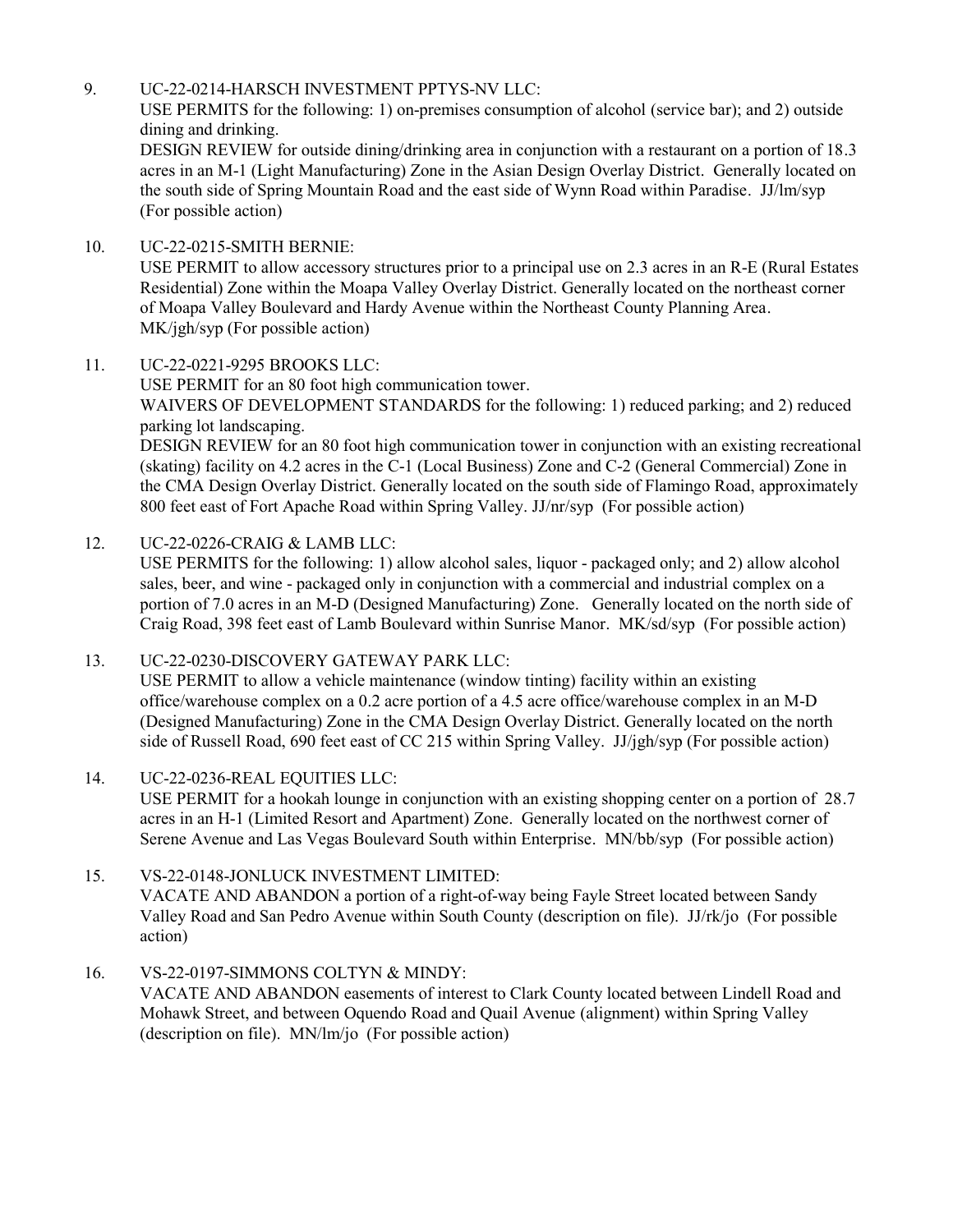- 17. VS-22-0206-UNLV RESEARCH FOUNDATION: [VACATE AND ABANDON easements of interest to Clark County located between Post Road and](http://clark.legistar.com/gateway.aspx?m=l&id=/matter.aspx?key=8941)  Briova Drive (alignment) and between Durango Drive and Jim Rogers Way within Spring Valley (description on file). MN/jgh/jo (For possible action)
- 18. VS-22-0210-ZSKSMAZ TOWNSHIP FAMILY TRUST & MALIK UMER TRS, ET AL: VACATE AND ABANDON easements of interest to Clark County located between Silverado Ranch [Boulevard and Landberg Avenue \(alignment\), and between Decatur Boulevard and Arville Street; and a](http://clark.legistar.com/gateway.aspx?m=l&id=/matter.aspx?key=8942)  portion of a right-of-way being Silverado Ranch Boulevard located between Decatur Boulevard and Arville Street within Enterprise (description on file). JJ/gc/jo (For possible action)
- 19. TM-22-500075-ZSKSMAZ TOWNSHIP FAMILY TRUST & MALIK UMER TRS, ET AL: TENTATIVE MAP for a commercial subdivision on 2.1 acres in a C-2 (General Commercial) Zone. [Generally located on the south side of Silverado Ranch Boulevard, 320 feet west of Arville Street within](http://clark.legistar.com/gateway.aspx?m=l&id=/matter.aspx?key=8943)  Enterprise. JJ/gc/jo (For possible action)
- 20. VS-22-0217-A GRADING COMPANY: [VACATE AND ABANDON easements of interest to Clark County located between Gomer Road and](http://clark.legistar.com/gateway.aspx?m=l&id=/matter.aspx?key=8944)  the Union Pacific Railroad (UPRR), and between Redwood Street (alignment) and the UPRR within Enterprise (description on file). JJ/nr/jo (For possible action)
- 21. WS-22-0216-A GRADING COMPANY: WAIVER OF DEVELOPMENT STANDARDS for off-site improvements. DESIGN REVIEWS for the following: 1) alternative landscaping; and 2) an outside storage facility on [2.5 acres in an M-1 \(Light Manufacturing\) Zone. Generally located on the south side of Gomer Road,](http://clark.legistar.com/gateway.aspx?m=l&id=/matter.aspx?key=8945)  977 feet east of Redwood Street (alignment) within Enterprise. JJ/nr/jo (For possible action)

22. VS-22-0224-DIAMOND P M LLC: VACATE AND ABANDON easements of interest to Clark County located between the Pecos-McLeod [Interconnect and the Flamingo Wash Flood Control Channel, and between Desert Inn Road and Emerson](http://clark.legistar.com/gateway.aspx?m=l&id=/matter.aspx?key=8946)  Avenue (alignment); and a portion of a right-of-way being a portion of the Pecos-McLeod Interconnect located between Desert Inn Road and Emerson Avenue (alignment) within Paradise (description on file). TS/rk/jo (For possible action)

23. VS-22-0239-MOSAIC LAND 1 LLC:

VACATE AND ABANDON easements of interest to Clark County located between Fort Apache Road [and Chieftain Street \(alignment\), and between Meranto Avenue and Richmar Avenue \(alignment\); and a](http://clark.legistar.com/gateway.aspx?m=l&id=/matter.aspx?key=8947)  portion of right-of-way being Fort Apache Road located between Meranto Avenue and Richmar Avenue (alignment) within Enterprise (description on file). JJ/md/jo (For possible action)

- 24. WC-22-400044 (UC-0932-05)-WHIPPLE SUSAN: WAIVER OF CONDITIONS for a use permit for a gravel pit and rock crushing operation to have until [July 21, 2022 to discontinue the use on 35.3 acres in an R-U \(Rural Open Land\) Zone within the Moapa](http://clark.legistar.com/gateway.aspx?m=l&id=/matter.aspx?key=8948)  Valley Design Overlay District. Generally located on the south side of Bowman Road (alignment) and the west side of Mallard Street (alignment), 0.5 miles west of Moapa Valley Boulevard within Moapa Valley. MK/al/syp (For possible action)
- 25. WS-22-0188-MENDOZA JOSEPH AURELIO:

WAIVER OF DEVELOPMENT STANDARDS to reduce the setback of an existing accessory structure in conjunction with an existing single family residence on 0.1 acres in an R-1 (Single Family Residential) Zone. Generally located on the east side of Ada Drive, 55 feet north of Arvada Way (alignment) within Whitney. JG/jor/syp (For possible action)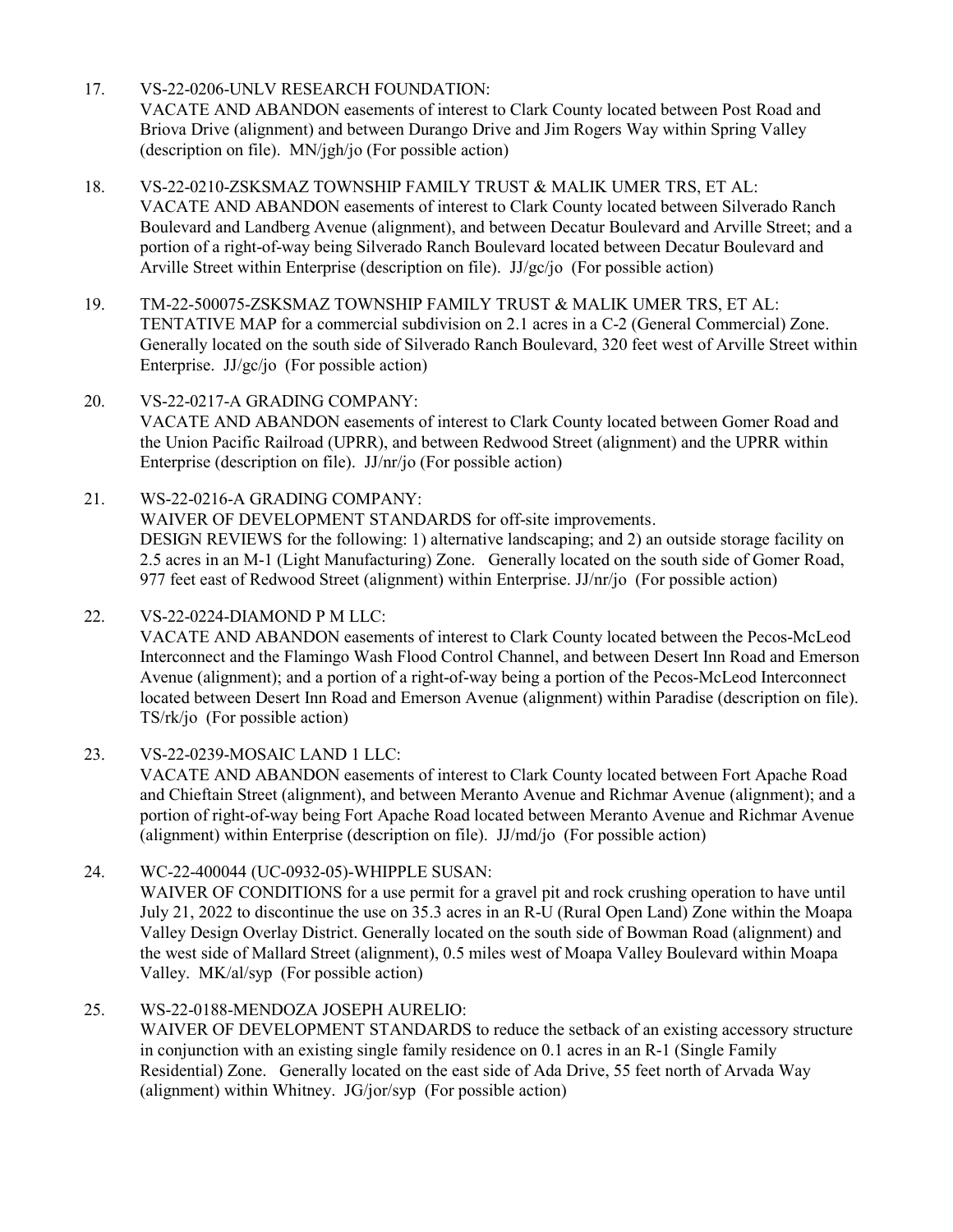26. WS-22-0199-FLUET ROBERT:

action)

WAIVERS OF DEVELOPMENT STANDARDS for the following: 1) reduced setbacks; and 2) reduced [building separation in conjunction with an existing single family residence on 0.2 acres in an R-1 \(Single](http://clark.legistar.com/gateway.aspx?m=l&id=/matter.aspx?key=8950)  Family Residential) Zone. Generally located on the west side of Horizon Street, 85 feet north of Wingrove Avenue, and 415 feet south of Desert Inn Road within Paradise. TS/jor/syp (For possible action)

27. WS-22-0211-5330 DURANGO LLC: [WAIVERS OF DEVELOPMENT STANDARDS for the following: 1\) setbacks; 2\) wall height; and 3\)](http://clark.legistar.com/gateway.aspx?m=l&id=/matter.aspx?key=8951)  cross access. DESIGN REVIEW for site modifications for an existing office complex on 8.5 acres in a C-P (Office and Professional) Zone in the CMA Design Overlay District. Generally located on the east side of Durango Drive and the south side of Hacienda Avenue within Spring Valley. MN/nr/jo (For possible

- 28. WS-22-0212-TOP GUN IRREVOCABLE BUSINESS TRUST: WAIVER OF DEVELOPMENT STANDARDS: for reduced driveway throat depth. DESIGN REVIEW for a proposed mini-warehouse facility on 3.0 acres in a C-2 (General Commercial) [Zone. Generally located on the northeast corner of Nellis Boulevard and Monroe Avenue within Sunrise](http://clark.legistar.com/gateway.aspx?m=l&id=/matter.aspx?key=8952)  Manor. TS/jor/jo (For possible action)
- 29. NZC-22-0090-BELTWAY DEWEY, LLC: AMENDED HOLDOVER ZONE CHANGE to reclassify 10.3 acres from an R-E (Rural Estates Residential) Zone and an R-2 (Medium Density Residential) Zone to an R-4 (Multiple Family Residential - High Density) Zone (previously notified as R-5 (Apartment Residential) Zone). WAIVERS OF DEVELOPMENT STANDARDS for the following: 1) increase building height; 2) reduce landscaping; and 3) alternative driveway geometrics. [DESIGN REVIEWS for the following: 1\) multiple family residential development; and 2\) finished grade](http://clark.legistar.com/gateway.aspx?m=l&id=/matter.aspx?key=8953)  in the CMA Design Overlay District. Generally located on the south side of Hacienda Avenue, the west side of Jerry Tarkanian Way, and the north side of Diablo Drive within Spring Valley (description on file). JJ/jt/jo (For possible action)
- 30. CP-22-900356: Authorize the Chair to sign a resolution amending the Clark County Master Plan [\(Northeast Las Vegas Valley Transportation Map\) and direct staff accordingly. \(For possible action\)](http://clark.legistar.com/gateway.aspx?m=l&id=/matter.aspx?key=8954)

### **NON-ROUTINE ACTION ITEMS (31 - 49):**

These items will be considered separately. Items 36 through 48 will be forwarded to the Board of County Commissioners' meeting for final action on 06/22/22 at 9:00 a.m., unless otherwise announced.

- 31. ET-22-400048 (UC-0671-13)-ROMAN CATHOLIC BISHOP OF LAS VEGAS: USE PERMIT FOURTH EXTENSION OF TIME for temporary modular buildings in conjunction with an approved place of worship. DESIGN REVIEW for modular buildings on 4.7 acres in a P-F (Public Facility) P-C (Planned [Community Overlay District\) Zone in Summerlin South Master Planned Community. Generally located](http://clark.legistar.com/gateway.aspx?m=l&id=/matter.aspx?key=8955)  on the southeast corner of Russell Road and Mesa Park Drive within Summerlin South. JJ/jgh/syp (For possible action)
- 32. UC-22-0205-TYEB LLC:

USE PERMITS for the following: 1) supper club; and 2) hookah lounge. WAIVER OF DEVELOPMENT STANDARDS to reduce parking in conjunction with an existing industrial complex on 2.5 acres in a M-1 (Light Manufacturing) zone. Generally located on the [northwest corner of Sammy Davis Jr. Drive and Mel Torme Way within Paradise. TS/jvm/syp \(For](http://clark.legistar.com/gateway.aspx?m=l&id=/matter.aspx?key=8956)  possible action)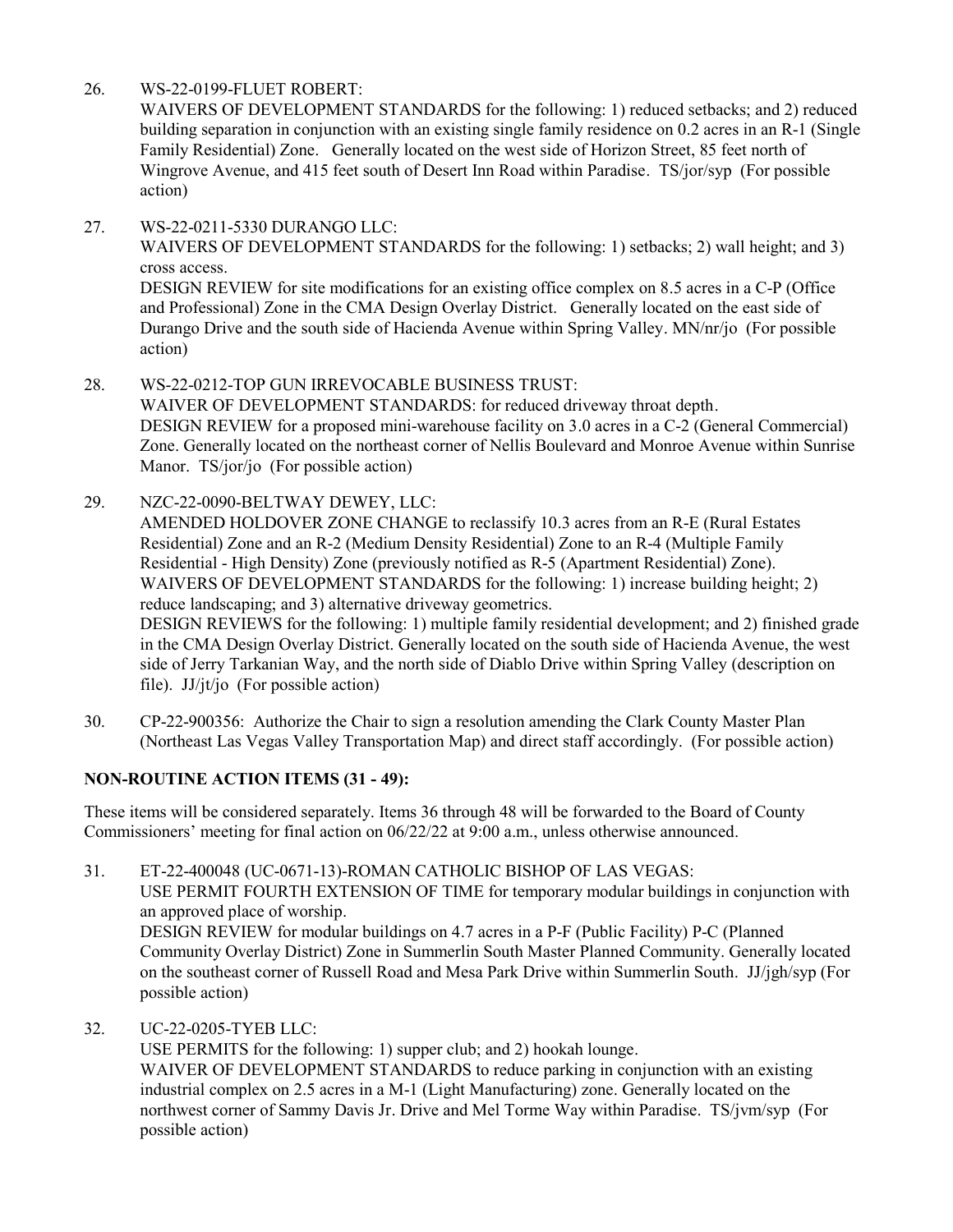33. WS-22-0078-DESTINY HOMES, LLC:

HOLDOVER WAIVER OF DEVELOPMENT STANDARDS to allow an alternative security gate geometrics different than required by Uniform Standard Drawing 222.1 in conjunction with a single [family subdivision on 2.5 acres in an R-E \(RNP-I\) Zone. Generally located on the southeast corner of](http://clark.legistar.com/gateway.aspx?m=l&id=/matter.aspx?key=8957)  Craig Road and Bonita Vista Street within Lone Mountain. RM/jvm/jo (For possible action)

#### 34. WS-22-0186-SOBB INDUSTRIAL LLC:

WAIVERS OF DEVELOPMENT STANDARDS for the following: 1) reduce parking; 2) landscaping; 3) on-site loading; and 4) driveway geometrics. [DESIGN REVIEW for an office/warehouse on 1.3 acres in an M-1\(Light Manufacturing\) \(AE-65\) Zone.](http://clark.legistar.com/gateway.aspx?m=l&id=/matter.aspx?key=8958)  Generally located on the south side of Sobb Avenue, 1,015 feet west of Hinson Street within Paradise. MN/nr/jo (For possible action)

#### 35. WS-22-0194-D R HORTON INC:

WAIVER OF DEVELOPMENT STANDARDS for reduced setbacks in conjunction with a single family residential development on 22.5 acres in an RUD (Residential Urban Density) Zone. Generally located on the west side of Dean Martin Drive and the south side of Frias Avenue within Enterprise. JJ/nr/syp (For possible action)

36. NZC-22-0060-CHURCH ROMAN CATHOLIC LAS VEGAS:

ZONE CHANGES for the following: 1) reclassify 3.9 acres from an R-1 (Single Family Residential) Zone and a U-V (Urban Village - Mixed Use) Zone to an R-4 (Multiple Family Residential - High Density) Zone; and 2) reclassify 1.4 acres from a U-V (Urban Village - Mixed Use) Zone to a C-2 (General Commercial) Zone.

USE PERMITS for the following: 1) reduce the setback for a convenience store from a residential use; and 2) reduce the setback for a gasoline station from a residential use.

WAIVERS OF DEVELOPMENT STANDARDS for the following: 1) increase building height; 2) eliminate landscaping; and 3) alternative driveway geometrics.

[DESIGN REVIEWS for the following: 1\) multiple family residential development; 2\) convenience store](http://clark.legistar.com/gateway.aspx?m=l&id=/matter.aspx?key=8960)  with gasoline station; 3) alternative parking lot landscaping; and 4) finished grade. Generally located on the west side of Eastern Avenue, the south side of Rochelle Avenue, and the east side of Channel 10 Drive within Paradise (description on file). TS/jt/jo (For possible action)

### 37. NZC-22-0121-DOGWOOD HICKORY, LLC:

ZONE CHANGE to reclassify 9.6 acres from an R-E (Rural Estates Residential) Zone to an R-D (Suburban Estates Residential) Zone.

WAIVERS OF DEVELOPMENT STANDARDS for the following: 1) reduce landscaping; 2) increase wall height; 3) allow nonstandard improvements in the right-of-way; 4) waive street dedication; and 5) waive off-site improvements (curb, gutter, sidewalk, streetlights, and partial paving).

[DESIGN REVIEWS for the following: 1\) single family residential development; 2\) allow hammerhead](http://clark.legistar.com/gateway.aspx?m=l&id=/matter.aspx?key=8961)  turnarounds; and 3) finished grade. Generally located on the southeast corner of Cactus Avenue and Quarterhorse Lane within Enterprise (description on file). JJ/jt/jo (For possible action)

38. NZC-22-0200-HUALAPAI 215 APTS LLC:

ZONE CHANGE to reclassify 2.6 acres from a C-2 (General Commercial) Zone to an R-5 (Apartment Residential) Zone.

USE PERMIT for a senior housing project.

WAIVERS OF DEVELOPMENT STANDARDS for the following: 1) increase building height; 2) reduce setback; 3) modified wall requirements; and 4) modified driveway design standards.

[DESIGN REVIEWS for the following: 1\) senior housing project with associated structures and uses; and](http://clark.legistar.com/gateway.aspx?m=l&id=/matter.aspx?key=8962)  2) alternative parking lot landscaping. Generally located on the north side of Milagro Court, 260 feet east of Hualapai Way within Spring Valley (description on file). JJ/rk/jo (For possible action)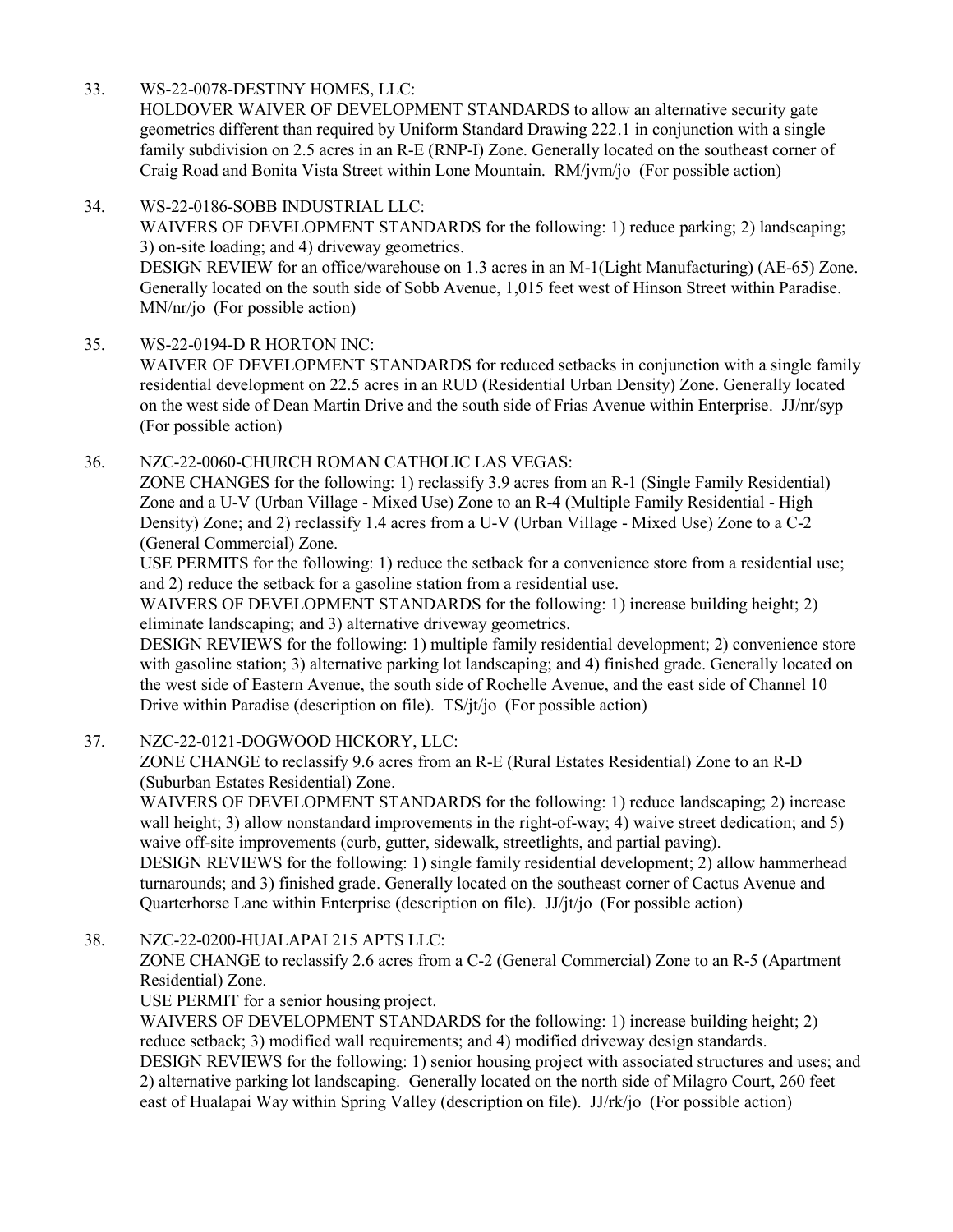- 39. VS-22-0201-HUALAPAI 215 APTS LLC: [VACATE AND ABANDON easements of interest to Clark County located between Milagro Court and](http://clark.legistar.com/gateway.aspx?m=l&id=/matter.aspx?key=8963)  CC 215, and between Hualapai Way and Eula Street (alignment) within Spring Valley (description on file). JJ/rk/jo (For possible action)
- 40. NZC-22-0208-ELDORADO LANE LLC:

ZONE CHANGE to reclassify 1.0 acre from a C-1 (Local Business) Zone to an M-D (Designed Manufacturing) Zone.

WAIVERS OF DEVELOPMENT STANDARDS for the following: 1) modified CMA Design Overlay District Standards; 2) permit access to a local street where not permitted; 3) modified driveway design standards; and 4) modified street standards.

[DESIGN REVIEW for an office/warehouse building with accessory outside storage in the CMA Design](http://clark.legistar.com/gateway.aspx?m=l&id=/matter.aspx?key=8964)  Overlay District. Generally located on the west side of Buffalo Drive and the north side of Eldorado Lane within Spring Valley (description on file). MN/md/jo (For possible action)

#### 41. NZC-22-0222-SPACEFINDERS REALTY INC & ELIOT HOLDINGS LLC:

ZONE CHANGE to reclassify 10.5 acres from R-E (Rural Estates Residential) (RNP-I) Zone and R-E (Rural Estates Residential) Zone to R-2 (Medium Density Residential) Zone. [WAIVERS OF DEVELOPMENT STANDARDS for the following: 1\) reduced lot area; 2\) increase site](http://clark.legistar.com/gateway.aspx?m=l&id=/matter.aspx?key=8965)  disturbance within a hillside area; and 3) increase wall height. DESIGN REVIEWS for the following: 1) a single family residential development; 2) allow a hammerhead street design; 3) a single family residential development within a hillside area; and 4) increased finished grade. Generally located on the north side of Pebble Road and the east side of Park Street (alignment) within Enterprise (description on file). JJ/al/jo (For possible action)

- 42. VS-22-0223-SPACEFINDERS REALTY INC & ELIOT HOLDINGS LLC: VACATE AND ABANDON easements of interest to Clark County located between Ford Avenue and [Pebble Road, and between Park Street \(alignment\) and Fort Apache Road within Enterprise \(description](http://clark.legistar.com/gateway.aspx?m=l&id=/matter.aspx?key=8966)  on file). JJ/al/jo (For possible action)
- 43. TM-22-500076-SPACEFINDERS REALTY INC & ELIOT HOLDINGS LLC: TENTATIVE MAP consisting of 32 single family residential lots and common lots on 10.5 acres in an [R-2 \(Medium Density Residential\) Zone. Generally located on the north side of Pebble Road and the east](http://clark.legistar.com/gateway.aspx?m=l&id=/matter.aspx?key=8976)  side of Park Street (alignment) within Enterprise. JJ/al/jo (For possible action)

#### 44. NZC-22-0229-PY PROPERTIES LLC & MTG LIVING TRUST: ZONE CHANGE to reclassify 8.6 acres from an R-E (Rural Estates Residential) Zone to an R-2 (Medium Density Residential) Zone. [WAIVERS OF DEVELOPMENT STANDARDS for the following: 1\) increase wall height; 2\) waive](http://clark.legistar.com/gateway.aspx?m=l&id=/matter.aspx?key=8967)  full off-site improvements (curb, gutter, sidewalk, streetlights, and partial paving); 3) alternative landscaping along Dean Martin Drive; and 4) eliminate landscaping against a freeway. DESIGN REVIEWS for the following: 1) single family residential; and 2) finished grade. Generally located on the east side of Dean Martin Drive, approximately 215 feet south of Raven Avenue within Enterprise (description on file). JJ/jvm/jo (For possible action)

45. VS-22-0233-PY PROPERTIES LLC & MTG LIVING TRUST: VACATE AND ABANDON easements of interest to Clark County located between Dean Martin Drive [and I-15 and between Raven Avenue and the Vicki Avenue \(alignment\) within Enterprise \(description on](http://clark.legistar.com/gateway.aspx?m=l&id=/matter.aspx?key=8968)  file). JJ/jvm/jo (For possible action)